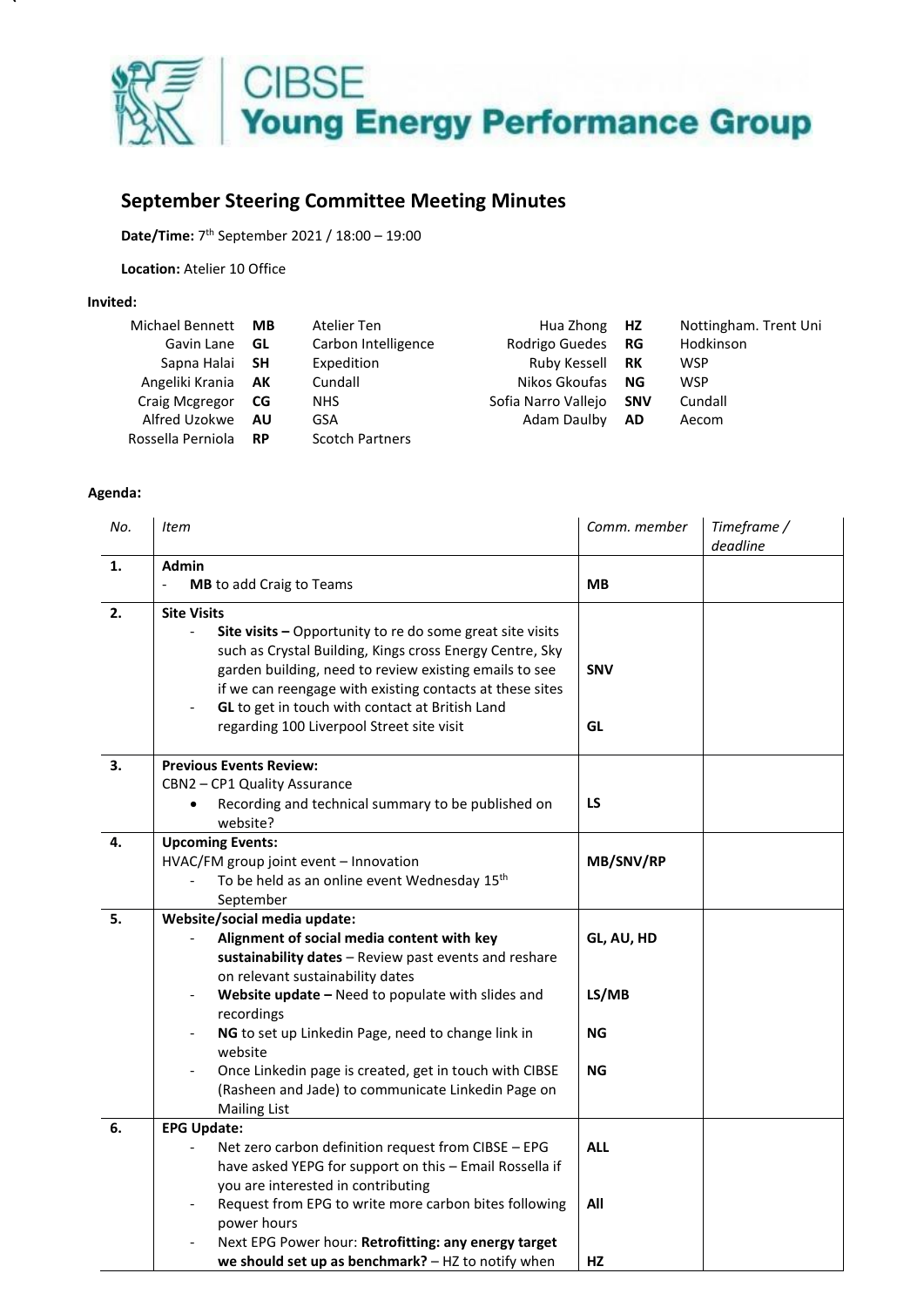| No. | Item      |                                                                                                                 | Comm. member | Timeframe /<br>deadline |
|-----|-----------|-----------------------------------------------------------------------------------------------------------------|--------------|-------------------------|
|     | LinkedIn  | this event is set up so that we can share on our                                                                |              |                         |
| 7.  | Podcasts: |                                                                                                                 |              |                         |
|     |           | Now doing in YouTube video format, where one                                                                    |              |                         |
|     |           | member will respond to a particular question                                                                    |              |                         |
|     |           | Need to finalise questions that each member will                                                                | GL           |                         |
|     |           | respond to                                                                                                      |              |                         |
|     |           | Make it a full video format that includes all team                                                              |              |                         |
|     |           | members (past/present)                                                                                          |              |                         |
|     |           | Engage with previous team members to contribute to                                                              | <b>MB</b>    |                         |
|     |           | this video, lets people see the benefit of joining and                                                          |              |                         |
|     |           | the opportunities it can lead to in the future. MB to<br>engage with his colleague at Atelier 10 who used to be |              |                         |
|     | chair     |                                                                                                                 |              |                         |
|     |           | Aim to get this done by the end of the year                                                                     |              |                         |
|     | CBNs:     |                                                                                                                 |              |                         |
|     |           | Humidity/HVAC Group collaboration                                                                               | RP, NG, AK   |                         |
|     |           | Potentially engage with a manufacturer<br>$\circ$                                                               |              |                         |
|     |           | Do a joint event with HVAC and EPG,<br>$\circ$                                                                  |              |                         |
|     |           | manufacturer in HVAC and a member in EPG                                                                        |              |                         |
|     |           | that doe POE's                                                                                                  |              |                         |
|     |           | NG to get in touch with a contact at Vilux to<br>$\circ$                                                        | <b>NG</b>    |                         |
|     |           | potentially contribute to this event                                                                            |              |                         |
|     |           | Aim to have this in October<br>$\circ$                                                                          |              |                         |
|     |           | CBN - Sustainability certifications and Net Zero-e.g.                                                           | RP, HD, TBC  |                         |
|     |           | RP's colleague at Scotch was keen to speak at<br>$\circ$                                                        |              |                         |
|     |           | this                                                                                                            |              |                         |
|     |           | $HD$ – to contact sustainability / WELL<br>$\circ$                                                              | HD           |                         |
|     |           | associate at TB+A.                                                                                              |              |                         |
|     |           | Could potentially make a graphic - comparing<br>$\circ$                                                         |              |                         |
|     |           | sustainability certifications. Graphs comparing                                                                 |              |                         |
|     |           | minimum standards (SFP's, energy use,<br>efficiencies). (NABERS UK, BREEAM, WELL,                               |              |                         |
|     |           | etc)                                                                                                            |              |                         |
|     |           | Gavin to create groups on teams<br>$\circ$                                                                      | GL           |                         |
|     |           | First speaker - present all the sustainability<br>$\circ$                                                       |              |                         |
|     |           | credentials                                                                                                     |              |                         |
|     |           | Second speaker - pros and cons of the<br>$\circ$                                                                |              |                         |
|     |           | certifications, are they still relevant, how do                                                                 |              |                         |
|     |           | they need to change? (Breamm, LEED)                                                                             |              |                         |
|     |           | Third speaker - Nabers speaker, potentially<br>$\circ$                                                          |              |                         |
|     |           | Jen                                                                                                             |              |                         |
|     |           | Julie Godfrey - sustainability guide, could be<br>$\circ$<br>another potential speaker                          |              |                         |
|     |           | Aim to have this in November<br>$\circ$                                                                         |              |                         |
|     |           | Potentially another Event for Natural Ventilation / Trade off                                                   | HD           |                         |
|     |           | between energy efficiency and air quality                                                                       |              |                         |
|     |           | HD to approach an engineer at Hoare Lea to<br>$\circ$                                                           |              |                         |
|     |           | see if he would be interested in speaking on                                                                    |              |                         |
|     |           | this event                                                                                                      |              |                         |
|     |           | Could be run as a collaboration event with<br>$\circ$                                                           |              |                         |
|     |           | <b>CIBSE Natural Ventilation group</b>                                                                          |              |                         |
|     |           | This could potentially be a podcast or CBN in<br>$\circ$                                                        |              |                         |
|     |           | January                                                                                                         |              |                         |
|     |           | Machine learning and AI relating to building services                                                           | HD           |                         |
|     |           | and operation<br>Future trends of machine learning and the<br>$\circ$                                           |              |                         |
|     |           | relationship                                                                                                    |              |                         |